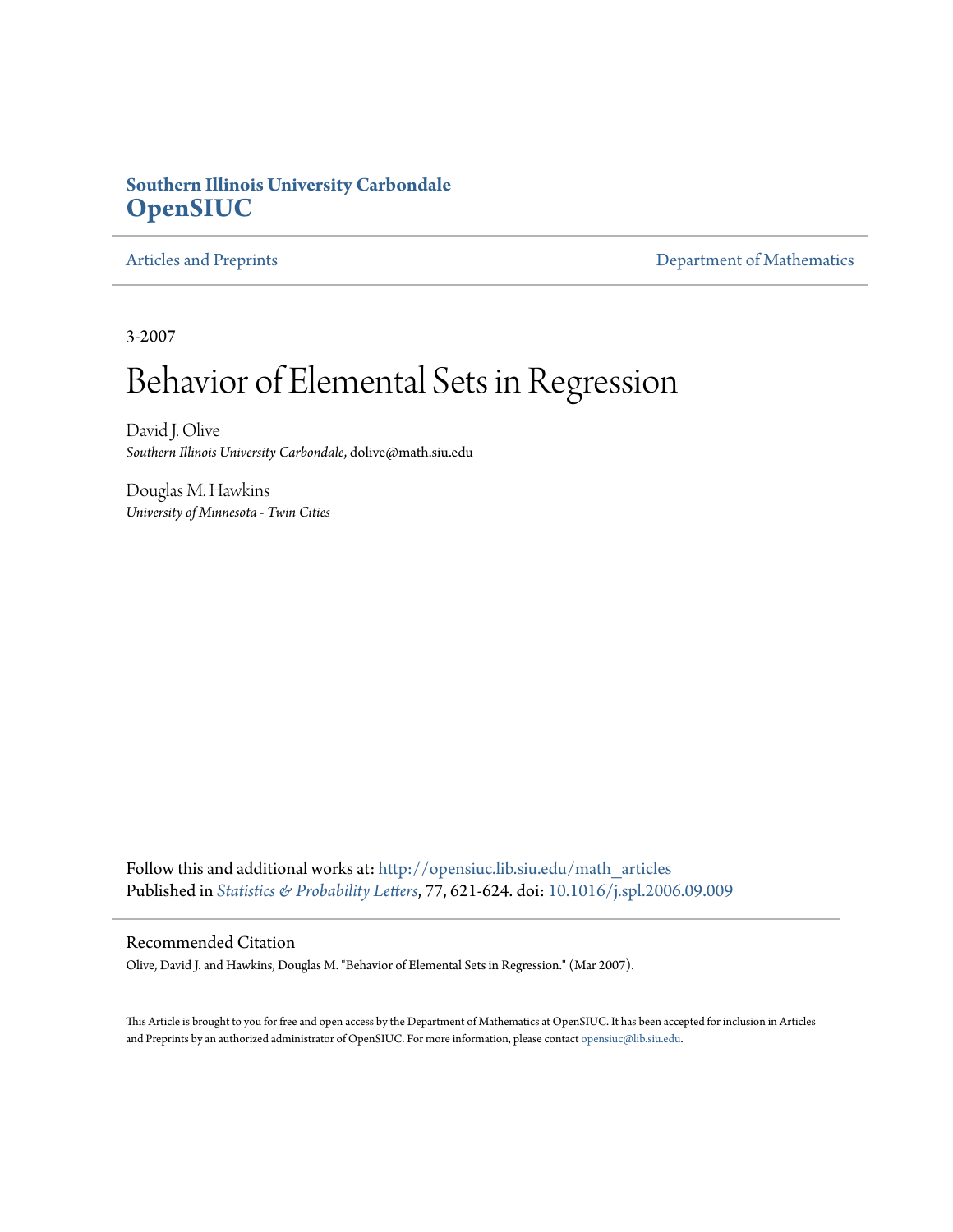# Behavior of elemental sets in regression

David J. Olive and Douglas M. Hawkins <sup>∗</sup>

Southern Illinois University and University of Minnesota

June 12, 2005

#### **Abstract**

Elemental sets are used to produce trial estimates *b* of the regression coefficients *β*. If  $\boldsymbol{b}_o$  minimizes  $||\boldsymbol{b} - \boldsymbol{\beta}||$  among all elemental fits  $\boldsymbol{b}$ , then  $||\boldsymbol{b}_o - \boldsymbol{\beta}|| = O_P(n^{-1})$ , regardless of the criterion used. For any estimator  $\boldsymbol{b}_A$ ,  $\|\boldsymbol{b}_A - \boldsymbol{\beta}\|$  is at best  $O_P(n^{-1/2})$ . Hence restricting fits to elemental introduces asymptotically negligible error.

**KEY WORDS:** Breakdown; Depth; LMS; LTA; Outliers; Robust Regression.

<sup>∗</sup>David J. Olive is Associate Professor, Department of Mathematics, Southern Illinois University, Mailcode 4408, Carbondale, IL 62901-4408, USA. E-mail address: dolive@math.siu.edu. Douglas M. Hawkins is Professor, School of Statistics, University of Minnesota, 313 Ford Hall, 224 Church St. SE, Minneapolis, MN 55455-0493, USA. E-mail address: doug@stat.umn.edu. This research was supported by NSF grants DMS 9806584 and DMS 0202922.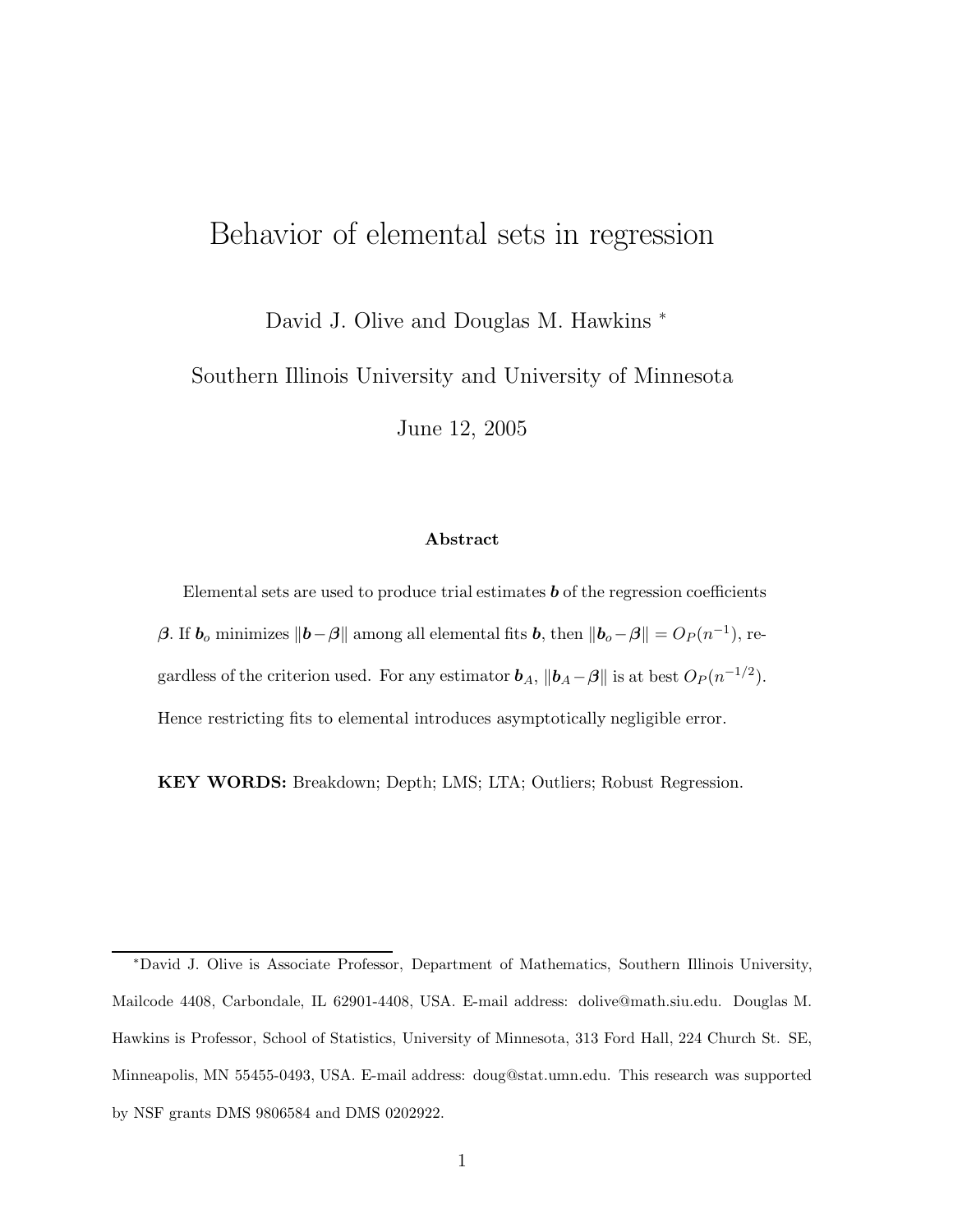# **1 Introduction**

Consider the regression model

$$
Y = X\beta + e \tag{1}
$$

where **Y** is an  $n \times 1$  vector of dependent variables, **X** is an  $n \times p$  matrix of predictors, and *e* is an  $n \times 1$  vector of errors. The *i*<sup>th</sup> case  $(x_i^T, y_i)$  corresponds to the *i*<sup>th</sup> row  $x_i^T$  of *X* and the ith element of *Y* .

High breakdown (HB) estimators are used to produce "fits" that resist outliers. Important examples include the least median of squares (LMS) estimator (Hampel 1975), the least trimmed squares (LTS) estimator (Rousseeuw 1984), the least trimmed absolute deviations (LTA) estimator (Hössjer 1994) and the regression depth (RD) estimator (Rousseeuw and Hubert 1999). The computational complexities of the LTA, LMS and RD exact algorithms are  $O(n^{p+1})$ ,  $O(n^{p+2})$  and  $O(n^{2p-1} \log n)$ , respectively. Since these exact algorithms are impractical, approximate algorithms are generally used.

Many algorithms use subsets of  $p$  cases called "elemental sets." The oldest such method is the "basic resampling" or "elemental set" algorithm (Siegel 1982; Rousseeuw 1984; Hawkins, Bradu, and Kass 1984), and some estimators can be found by searching all  $C(n, p) = \binom{n}{n}$ *p* elemental sets. Examples include least absolute deviations  $(L_1)$ , regression depth, the repeated median (Siegel 1982) and LTA.

Following Lehmann (1999, pp. 53-54), recall that the sequence of random variables  $W_n$  is *tight* or *bounded in probability,*  $W_n = O_P(1)$ , if for every  $\epsilon > 0$  there exist positive constants  $D_{\epsilon}$  and  $N_{\epsilon}$  such that  $P(|W_n| \leq D_{\epsilon}) \geq 1 - \epsilon$  for all  $n \geq N_{\epsilon}$ . Also  $W_n = O_P(X_n)$ if  $|W_n/X_n| = O_P(1)$ .  $W_n$  has the same order as  $X_n$  in probability, written  $W_n \simeq_P X_n$ , if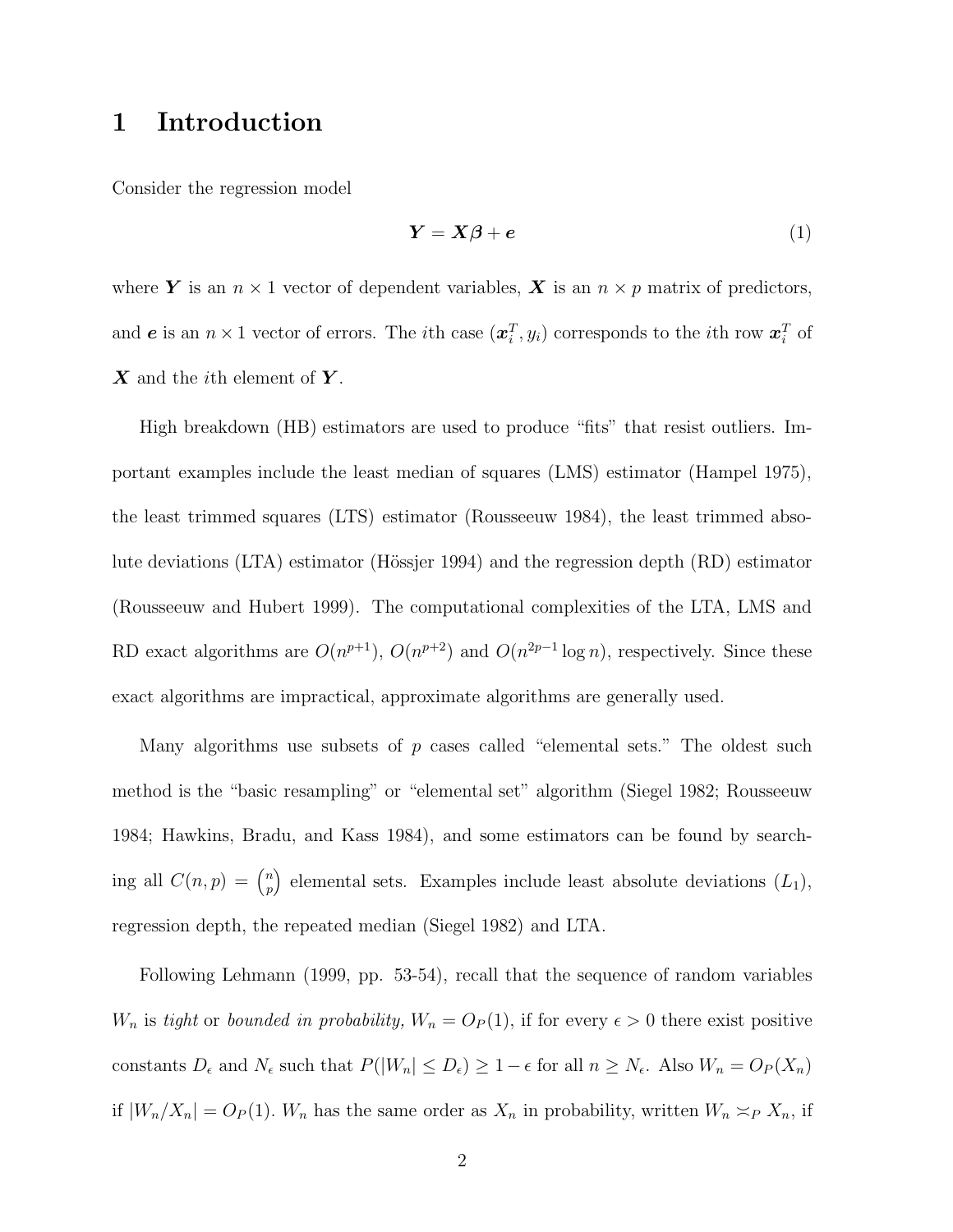$W_n = O_P(X_n)$  and  $X_n = O_P(W_n)$ .

If  $W_n = \|\hat{\boldsymbol{\beta}}_n - \boldsymbol{\beta}\| \asymp_P n^{-\delta}$  for some  $\delta > 0$ , then we say that both  $W_n$  and  $\hat{\boldsymbol{\beta}}_n$  *have rate*  $n^{\delta}$ . Notice that if  $W_n = O_P(n^{-\delta})$ , then  $n^{\delta}$  is a lower bound on the rate of  $W_n$ . As an example, if LMS, least squares (OLS) or  $L_1$  is used for  $\hat{\boldsymbol{\beta}}$ , then  $W_n = O_P(n^{-1/3})$ , but  $W_n \asymp_P n^{-1/3}$  for LMS while  $W_n \asymp_P n^{-1/2}$  for OLS and  $L_1$ .

In the basic resampling algorithm, K*<sup>n</sup>* elemental sets are randomly selected. An exact fit of the regression is performed for each subset, producing the estimators  $\mathbf{b}_{1,n},...,\mathbf{b}_{K_n,n}$ . Then the algorithm estimator  $\mathbf{b}_{A,n}$  is the elemental fit that minimized the regression criterion Q. Let  $\hat{\beta}_{Q,n}$  denote the estimator that the algorithm is approximating, e.g.,  $\beta_{LTS,n}$ . Let  $\boldsymbol{b}_{o,n}$  be the "best" elemental fit examined by the algorithm in that

$$
\boldsymbol{b}_{o,n} = \operatorname{argmin}_{h=1,\dots,K_n} \|\boldsymbol{b}_{h,n} - \boldsymbol{\beta}\|
$$
\n(2)

where  $K_n$  is the number of random starts and the Euclidean norm is used. Since the algorithm estimator is an elemental fit,  $||\boldsymbol{b}_{A,n} - \boldsymbol{\beta}|| \ge ||\boldsymbol{b}_{o,n} - \boldsymbol{\beta}||$ , and an upper bound on the rate of  $\boldsymbol{b}_{o,n}$  is an upper bound on the rate of  $\boldsymbol{b}_{A,n}$ .

Hawkins and Olive (2002) proved that under weak conditions  $||\boldsymbol{b}_{o,n} - \boldsymbol{\beta}|| \leq O_P(K_n^{-1/p})$ . Since the rate of  $\mathbf{b}_{A,n}$  is bounded above by the rate of  $\mathbf{b}_{o,n}$  regardless of the criterion  $Q$ , this result is one of the most powerful tools for examining the behavior of robust estimators actually used in practice. For example, an estimator  $b_{A,n}$  that uses n randomly drawn elemental sets satisfies  $||\boldsymbol{b}_{A,n} - \boldsymbol{\beta}|| \leq O_P(n^{-1/p})$ . When all elemental sets are searched, the rate of  $\mathbf{b}_{o,n} \in [n^{1/2}, n]$  since the  $L_1$  estimator is elemental and provides the lower bound. Section 2 establishes that  $||\boldsymbol{b}_{o,n} - \boldsymbol{\beta}|| = O_P(K_n^{-1/p})$  and that the number of elemental sets *<i>b<sub>i,n</sub>* that satisfy  $||\boldsymbol{b}_{i,n} - \boldsymbol{\beta}|| = O_P(n^{-\delta})$  where  $0 < \delta \leq 1$  is proportional to  $n^{p(1-\delta)}$ .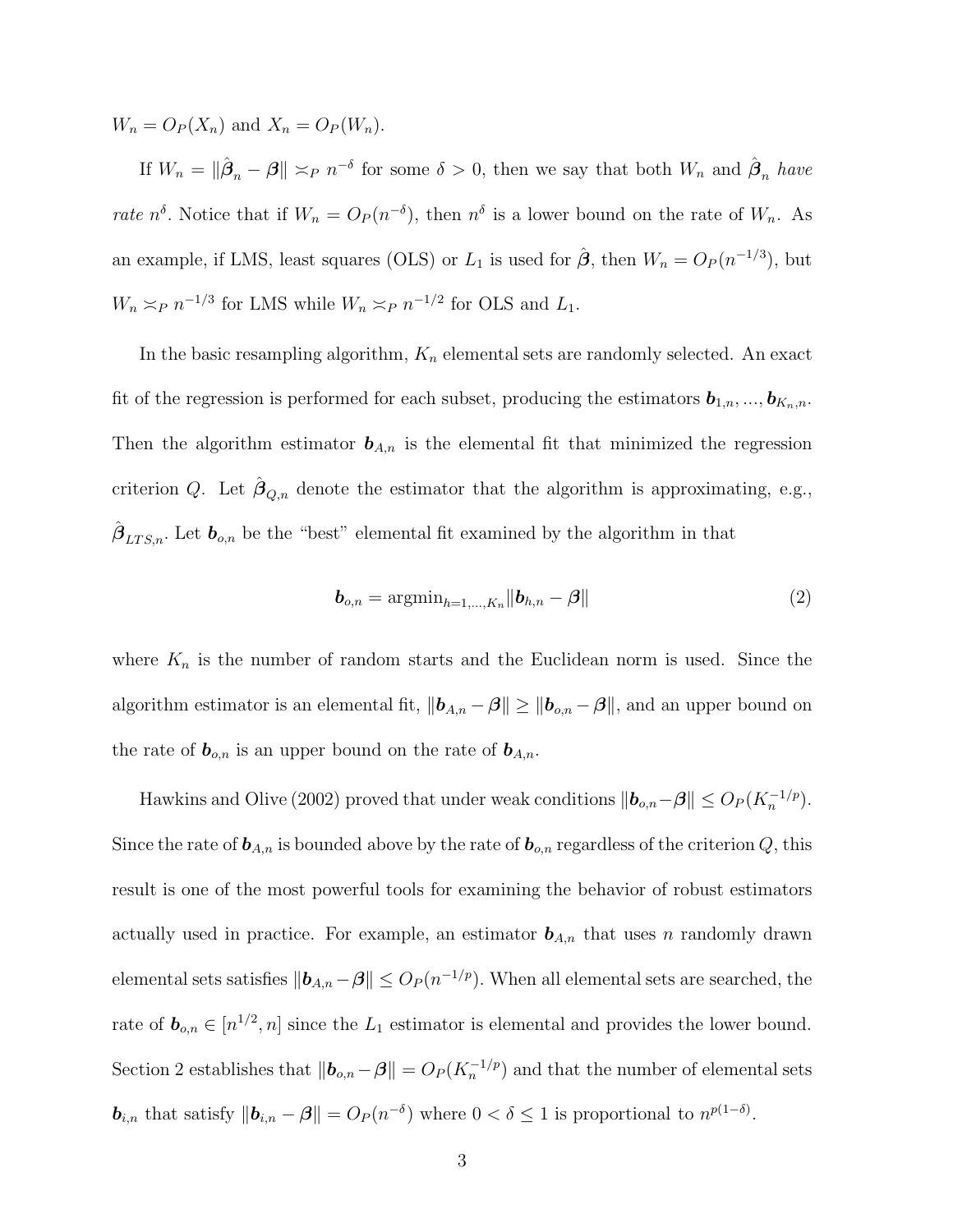## **2 The anatomy of elemental sets**

The following observations are useful for examining elemental sets. Let  $J = J_h$  $\{h_1, ..., h_p\}$  be a randomly selected elemental set. Then  $\boldsymbol{Y}_{J_h} = \boldsymbol{X}_{J_h} \boldsymbol{\beta} + \boldsymbol{e}_{J_h}$  where  $\boldsymbol{Y}_{J_h}$ and  $e_{J_h}$  are  $p \times 1$  vectors and  $\boldsymbol{X}_{J_h}$  is a  $p \times p$  matrix. Denote the *i*th entry of  $\boldsymbol{Y}_{J_h}$  by  $y_{hi}$ , the ith entry of  $e_{J_h}$  by  $e_{hi}$ , and the *ij* entry of  $X_{J_h}$  by  $x_{hi,j}$ . Denote the *i*th elemental case by  $(\boldsymbol{x}_{hi}^T, y_{hi})$ . The subscript h will often be suppressed. Then the elemental data  $(Y_J, X_J)$ produce an estimator  $\boldsymbol{b}_J = \boldsymbol{X}_J^{-1} Y_J$  of  $\boldsymbol{\beta}$ , and  $\|\boldsymbol{b}_J - \boldsymbol{\beta}\| = \|\boldsymbol{X}_J^{-1} \boldsymbol{e}_J\| \leq \|\boldsymbol{X}_J^{-1}\| \|\boldsymbol{e}_J\|$ . Let  $0 \leq \sigma_p \leq \sigma_{p-1} \leq \cdots \leq \sigma_1$  denote the singular values of  $\mathbf{X}_J$ . Then the following results (Golub and Van Loan 1989, pp. 57, 80) on the Euclidean norm are useful:

$$
\|\boldsymbol{X}_J^{-1}\| = \frac{\sigma_1}{\sigma_p \|\boldsymbol{X}_J\|},\tag{3}
$$

$$
\max_{i,j} |x_{hi,j}| \le ||\bm{X}_J|| \le p \; \max_{i,j} |x_{hi,j}|, \text{ and } \tag{4}
$$

$$
\frac{1}{p \max_{i,j} |x_{hi,j}|} \le \frac{1}{\|\mathbf{X}_J\|} \le \|\mathbf{X}_J^{-1}\|.
$$
 (5)

Two assumptions are used, but results that do not use (A2) are given later.

 $(A1)$  The errors are iid, independent of the predictors, and have a density f that is positive and continuous in a neighborhood of zero.

(A2) Let  $\tau$  be proportion of elemental sets *J* that satisfy  $||\boldsymbol{X}_J^{-1}|| \leq B$  for some constant  $B > 0$ . Assume  $\tau > 0$ .

These assumptions are reasonable. If the errors can be arbitrarily placed, then they could cause the estimator to oscillate about *β*. Hence no estimator would be consistent for  $\beta$ . Note that if  $\epsilon > 0$  is small enough, then  $P(|e_i| \leq \epsilon) \approx 2\epsilon f(0)$ . Equations (3) and (4) suggest that (A2) will hold unless the data is very badly behaved.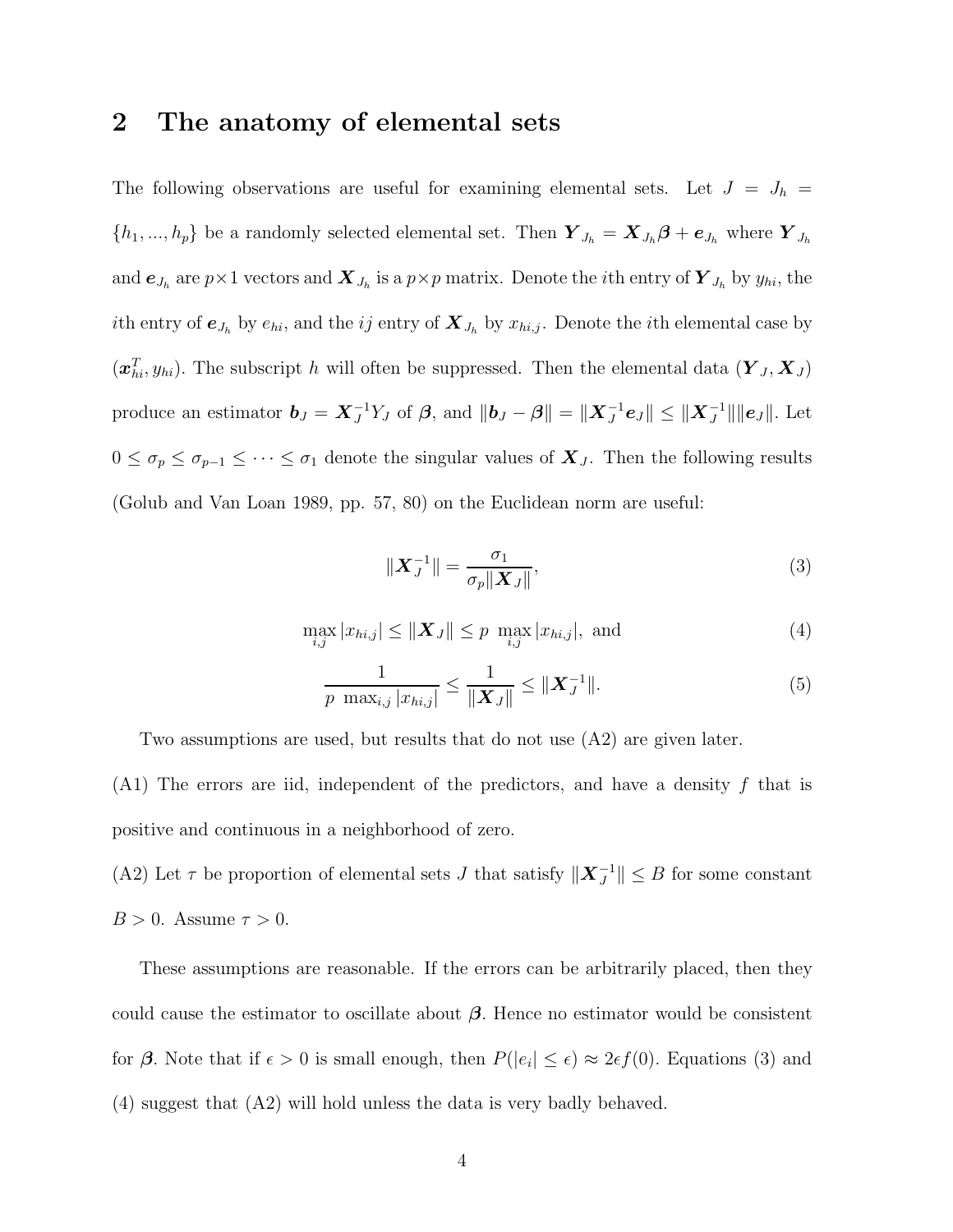**Theorem 1.** *Assume that all*  $C(n, p)$  *elemental subsets are searched and that*  $(A1)$ *and (A2) hold. Then*  $||\mathbf{b}_{o,n} - \mathbf{\beta}|| = O_P(n^{-1}).$ 

**Proof.** Let the random variable  $W_{n,\epsilon}$  count the number of errors  $e_i$  that satisfy  $|e_i| \leq$  $M_{\epsilon}/n$  for  $i = 1, ..., n$ . For fixed n,  $W_{n,\epsilon}$  is a binomial random variable with parameters n and  $P_n$  where  $nP_n \to 2f(0)M_\epsilon$  as  $n \to \infty$ . Hence  $W_{n,\epsilon}$  converges in distribution to a Poisson $(2f(0)M_{\epsilon})$  random variable, and for any fixed integer  $k > p$ ,  $P(W_{n,\epsilon} > k) \rightarrow 1$  as  $M_{\epsilon} \to \infty$  and  $n \to \infty$ . Hence if n is large enough, then with arbitrarily high probability there exists an  $M_{\epsilon}$  such that at least  $C(k, p)$  elemental sets  $J_{h_n}$  have all  $|e_{h_n}|\leq M_{\epsilon}/n$ where the subscript  $h_n$  indicates that the sets depend on n. By condition  $(A2)$ , the proportion of these  $C(k, p)$  fits that satisfy  $\|\boldsymbol{b}_{J_{h_n}} - \boldsymbol{\beta}\| \leq B\sqrt{p}M_{\epsilon}/n$  is greater than  $\tau$ . If k is chosen sufficiently large, and if n is sufficiently large, then with arbitrarily high probability,  $||\boldsymbol{b}_{o,n} - \boldsymbol{\beta}|| \leq B\sqrt{p}M_{\epsilon}/n$  and the result follows. QED

**Corollary 2.** *Assume that*  $H_n \leq n$  *but*  $H_n \to \infty$  *as*  $n \to \infty$ *. If (A1) and (A2) hold, and if*  $K_n = H_n^p$  *randomly chosen elemental sets are used, then*  $||\boldsymbol{b}_{o,n} - \boldsymbol{\beta}|| = O_P(H_n^{-1}) =$  $O_P(K_n^{-1/p})$ .

**Proof.** Suppose  $H_n$  cases are drawn without replacement and all  $C(H_n, p) \propto H_n^p$ elemental sets are examined. Then by Theorem 1, the best elemental set selected by this procedure has rate  $H_n^{-1}$ . Hence if  $K_n = H_n^p$  randomly chosen elemental sets are used and if n is sufficiently large, then the probability of drawing an elemental set  $J_{h_n}$  such that  $||\boldsymbol{b}_{J_{h_n}} - \boldsymbol{\beta}|| \leq M_{\epsilon} H_n^{-1}$  goes to one as  $M_{\epsilon} \to \infty$  and the result follows. QED

Suppose that an elemental set *J* is "good" if  $||\boldsymbol{b}_J - \boldsymbol{\beta}|| \leq M_{\epsilon} H_n^{-1}$  for some constant  $M_{\epsilon} > 0$ . If  $H_n = n^{\delta}$  where  $0 < \delta \leq 1$ , then the number of "good" sets is proportional to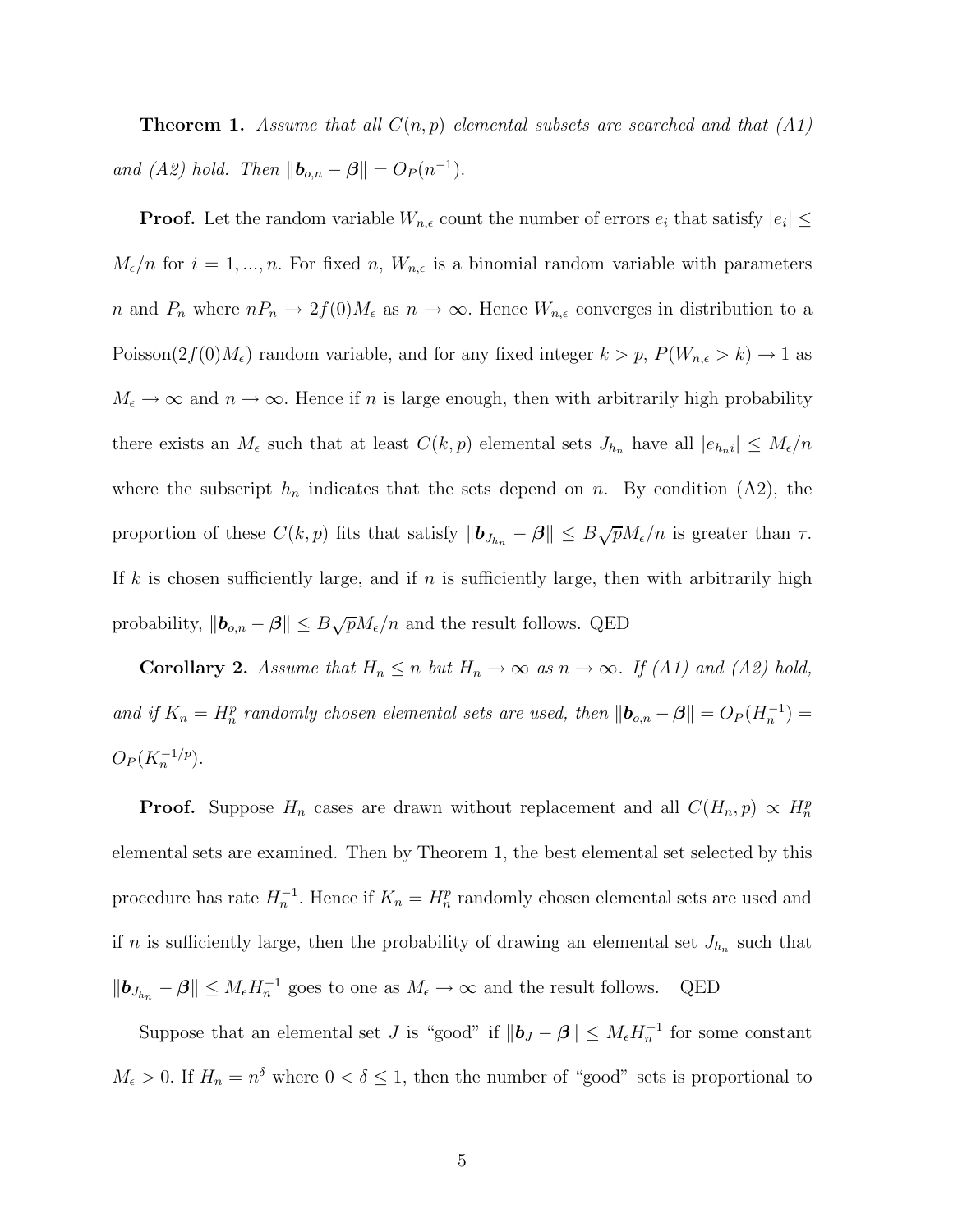$n^{p(1-\delta)}$ .

The following argument shows that similar results hold if the predictors are iid with a multivariate density that is everywhere positive. Assume that the regression model contains a constant:  $\boldsymbol{x} = (1, x_2, ..., x_p)^T$ . Construct a (hyper) pyramid and place the "corners" of the pyramid into a  $p \times p$  matrix **W**. The pyramid defines p "corner regions"  $R_1, \ldots, R_p$ . The p points that form **W** are not actual observations, but the fit  $\mathbf{b}_J$  can be evaluated on *W*. Define the  $p \times 1$  vector  $\boldsymbol{z} = \boldsymbol{W}\boldsymbol{\beta}$ . Then  $\boldsymbol{\beta} = \boldsymbol{W}^{-1}\boldsymbol{z}$ , and  $\hat{\boldsymbol{z}} = \boldsymbol{W}\boldsymbol{b}_J$  is the fitted hyperplane evaluated at the corners of the pyramid. If an elemental set has one observation in each corner region and if all  $p$  absolute errors are less than  $\epsilon$ , then the absolute deviation  $|\delta_i| = |z_i - \hat{z}_i| < \epsilon, i = 1, ..., p$ .

Examining these pyramids in low dimensions may help clarify the idea. If  $p = 2$ , then the 1-dimensional pyramid is simply a line segment  $[w_1, w_2]$ , region  $R_1 = \{x_2 : x_2 \le w_1\}$ and let region  $R_2 = \{x_2 : x_2 \geq w_2\}$ . Now assume that  $p = 3$  and the two nontrivial predictors are scattered about the origin. Then the three points  $(a, -a/2)^T$ ,  $(-a, -a/2)^T$ , and  $(0, a/2)^T$  determine a triangle where  $a > 0$ . Use this triangle as the pyramid and let

|  | $\boldsymbol{a}$ | a/2     |  |
|--|------------------|---------|--|
|  | $\it a$          | $a/2\,$ |  |
|  | 0                | a/2     |  |

.

The corner regions are formed by extending the three lines that form the triangle and using points that fall opposite of a corner of the triangle.

For general  $p \geq 2$ , form a  $(p-1)$ -dimensional pyramid and let **W** be the matrix formed from the  $p$  pyramid corners. Then each of the  $p$  corner regions is formed by extending the  $p-1$  surfaces of the pyramid that form the corner. The notation  $x \in R_i$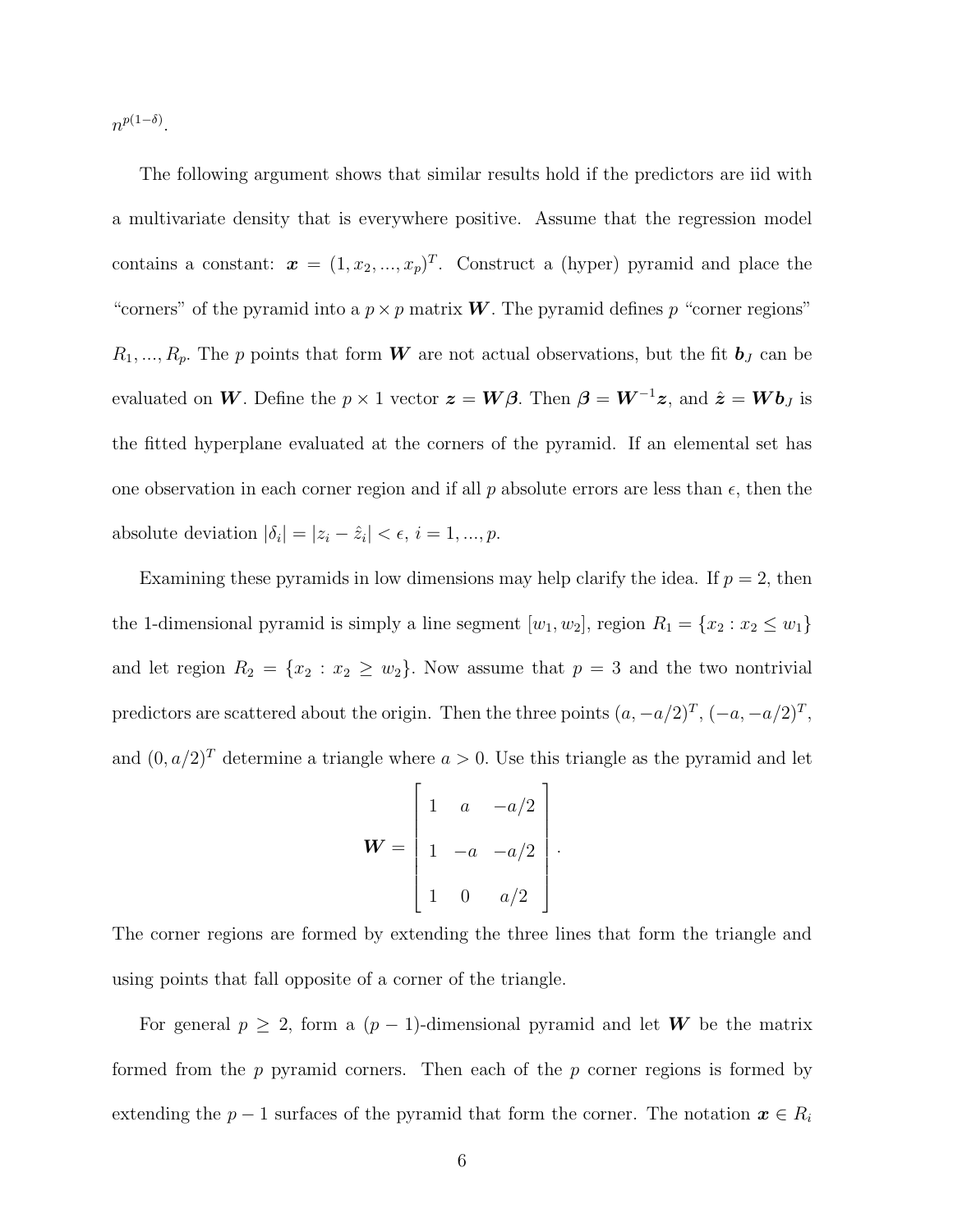will be used to indicate that  $(x_2, ..., x_p)^T \in R_i$ .

**Lemma 3.** *Fix the pyramid that determines* (*z*,*W*) *and consider any elemental set*  $(X_J, Y_J)$  *with each point*  $(x_{hi}^T, y_{hi})$  *such that*  $x_{hi} \in a$  *corner region*  $R_i$  *and each absolute*  $\int$  *error*  $|y_{hi} - x_{hi}^T \beta| \leq \epsilon$ . *Then the elemental set produces a fit*  $b_J = X_J^{-1} Y_J$  *such that* 

$$
\|\boldsymbol{b}_J - \boldsymbol{\beta}\| \le \|\boldsymbol{W}^{-1}\| \sqrt{p} \ \epsilon. \tag{6}
$$

**Proof.** Let the  $p \times 1$  vector  $\boldsymbol{z} = \boldsymbol{W}\boldsymbol{\beta}$ , and consider any subset  $J = \{h_1, h_2, ..., h_p\}$ with  $x_{hi}$  in  $R_i$  and  $|e_{hi}| < \epsilon$  for  $i = 1, 2, ..., p$ . The fit from this subset is determined by  $\mathbf{b}_J = \mathbf{X}_J^{-1} \mathbf{Y}_J$  so  $\hat{\mathbf{z}} = \mathbf{W} \mathbf{b}_J$ . Let the  $p \times 1$  deviation vector  $\boldsymbol{\delta} = (\delta_1, ..., \delta_p)^T$  where  $\delta_i = z_i - \hat{z}_i$ . Then  $\boldsymbol{b}_J = \boldsymbol{W}^{-1}(\boldsymbol{z} - \boldsymbol{\delta})$  and  $|\delta_i| \leq \epsilon$  by construction. Thus  $\|\boldsymbol{b}_J - \boldsymbol{\beta}\| =$  $\|\boldsymbol{W}^{-1}\boldsymbol{z} - \boldsymbol{W}^{-1}\boldsymbol{\delta} - \boldsymbol{W}^{-1}\boldsymbol{z}\| \leq \|\boldsymbol{W}^{-1}\|\|\boldsymbol{\delta}\| \leq \|\boldsymbol{W}^{-1}\| \sqrt{p} \ \epsilon.$  QED

Next we will consider all  $C(n, p)$  elemental sets and again show that best elemental fit **<sub>***o,n***</sub> satisfies**  $||**b**$ **<sub>***o,n***</sub> −** *β***|| =**  $O<sub>P</sub>(n^{-1})$ **. To get a bound, we need to assume that the number** of observations in each of the p corner regions is proportional to n. This assumption is satisfied if the nontrivial predictors are iid from a distribution with a joint density that is positive on the entire  $(p-1)$ –dimensional Euclidean space. We replace (A2) by (A3): Assume that the probability that a randomly selected  $x \in R_i$  is bounded below by  $\alpha_i > 0$  for large enough n and  $i = 1, ..., p$ .

If  $U_i$  counts the number of cases  $(x_j^T, y_j)$  that have  $x_j \in R_i$  and  $|e_i| < M_{\epsilon}/H_n$ , then  $U_i$  is a binomial random variable with success probability proportional to  $M_{\epsilon}/H_n$ , and the number  $G_n$  of elemental fits  $\boldsymbol{b}_J$  satisfying equation (6) with  $\epsilon$  replaced by  $M_{\epsilon}/H_n$ satisfies

$$
G_n \ge \prod_{i=1}^p U_i \propto n^p (\frac{M_{\epsilon}}{H_n})^p.
$$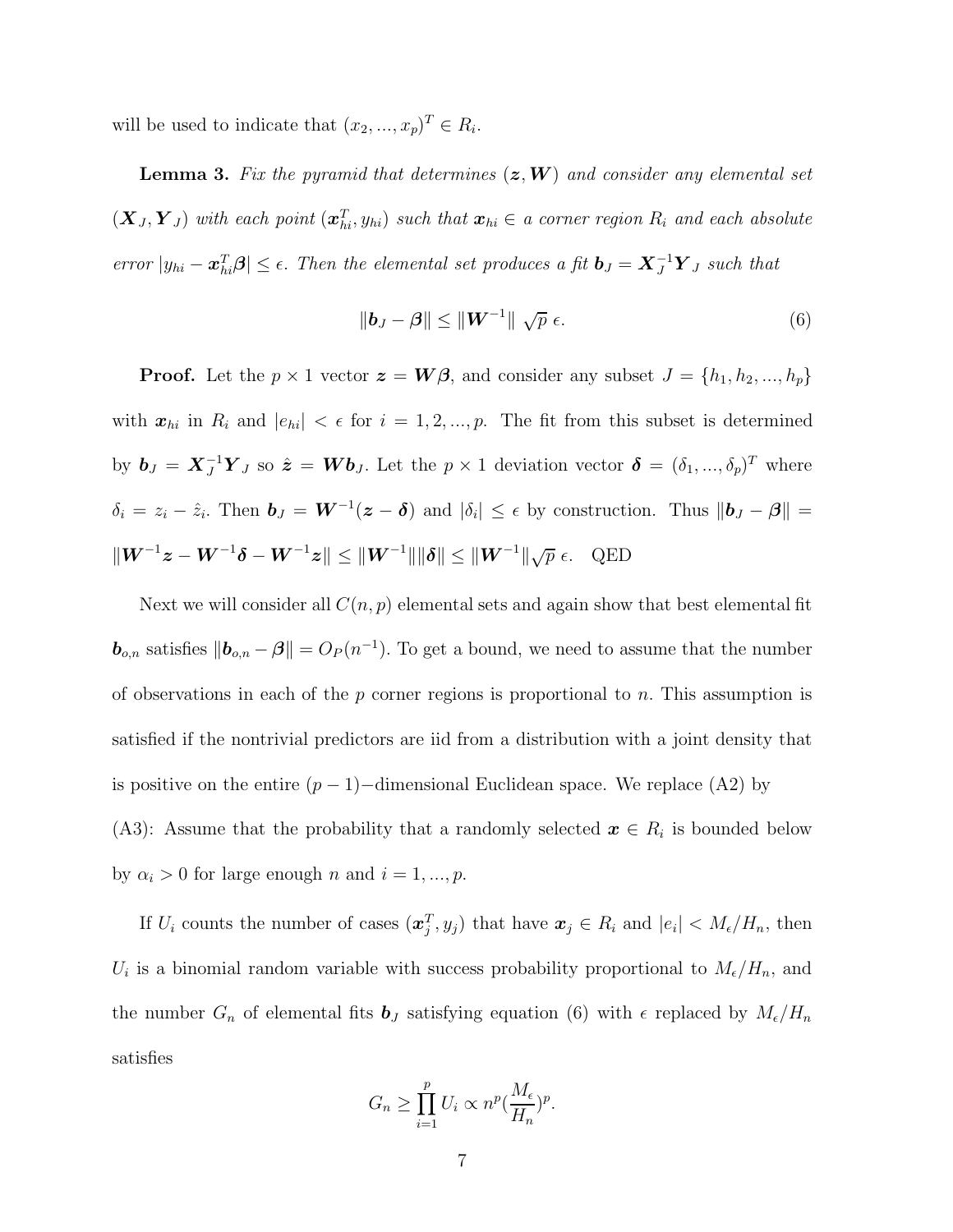Hence the probability that a randomly selected elemental set  $b_J$  that satisfies  $||b_J - \beta|| \le$  $\|\mathbf{W}^{-1}\| \sqrt{p} M_{\epsilon}/H_n$  is bounded below by a probability that is proportional to  $(M_{\epsilon}/H_n)^p$ . If the number of randomly selected elemental sets  $K_n = H_n^p$ , then

$$
P(\|\boldsymbol{b}_{o,n}-\boldsymbol{\beta}\| \leq \|\boldsymbol{W}^{-1}\| \sqrt{p} \ \frac{M_{\epsilon}}{H_n}) \to 1
$$

as  $M_{\epsilon} \to \infty$ . These remarks prove the following corollary.

**Corollary 4.** *Assume that (A1) and (A3) hold. Let*  $H_n \leq n$  *and assume that*  $H_n \to \infty$  *as*  $n \to \infty$ . If  $K_n = H_n^p$  elemental sets are randomly chosen then

$$
\|\mathbf{b}_{o,n} - \mathbf{\beta}\| = O_P(H_n^{-1}) = O_P(K_n^{-1/p}).
$$

In particular, if all  $C(n, p)$  elemental sets are examined, then  $\|\boldsymbol{b}_{o,n} - \boldsymbol{\beta}\| = O_P(n^{-1})$ . The following result shows that elemental fits can be used to approximate any  $p \times 1$ vector *c*, and are thus useful for projection pursuit. Of course this result is asymptotic, and some vectors will not be well approximated for reasonable sample sizes.

**Theorem 5.** *Assume that (A1) and (A3) hold and that the error density* f *is positive and continuous everywhere. Then the closest elemental fit*  $\mathbf{b}_{c,n}$  to any  $p \times 1$  *vector* **c** *satisfies*  $||\bm{b}_{c,n} - \bm{c}|| = O_P(n^{-1}).$ 

**Proof sketch.** The proof is essentially the same. Sandwich the plane determined by *c* by only considering points such that  $|g_i| = |y_i - x_i^T c| < \alpha$ . Since the  $e_i$ 's have positive density,  $P(|g_i| < \alpha) \propto 1/\alpha$ ) (at least for  $x_i$  in some ball of possibly huge radius R about the origin). Also the pyramid needs to lie on the *c*-plane and the corner regions will have smaller probabilities. By placing the pyramid so that *W* is in the "center" of the *X* space, we may assume that these probabilities are bounded away from zero, and make  $M_{\epsilon}$  so large that the probability of a "good" elemental set is larger than  $1 - \epsilon$ . QED